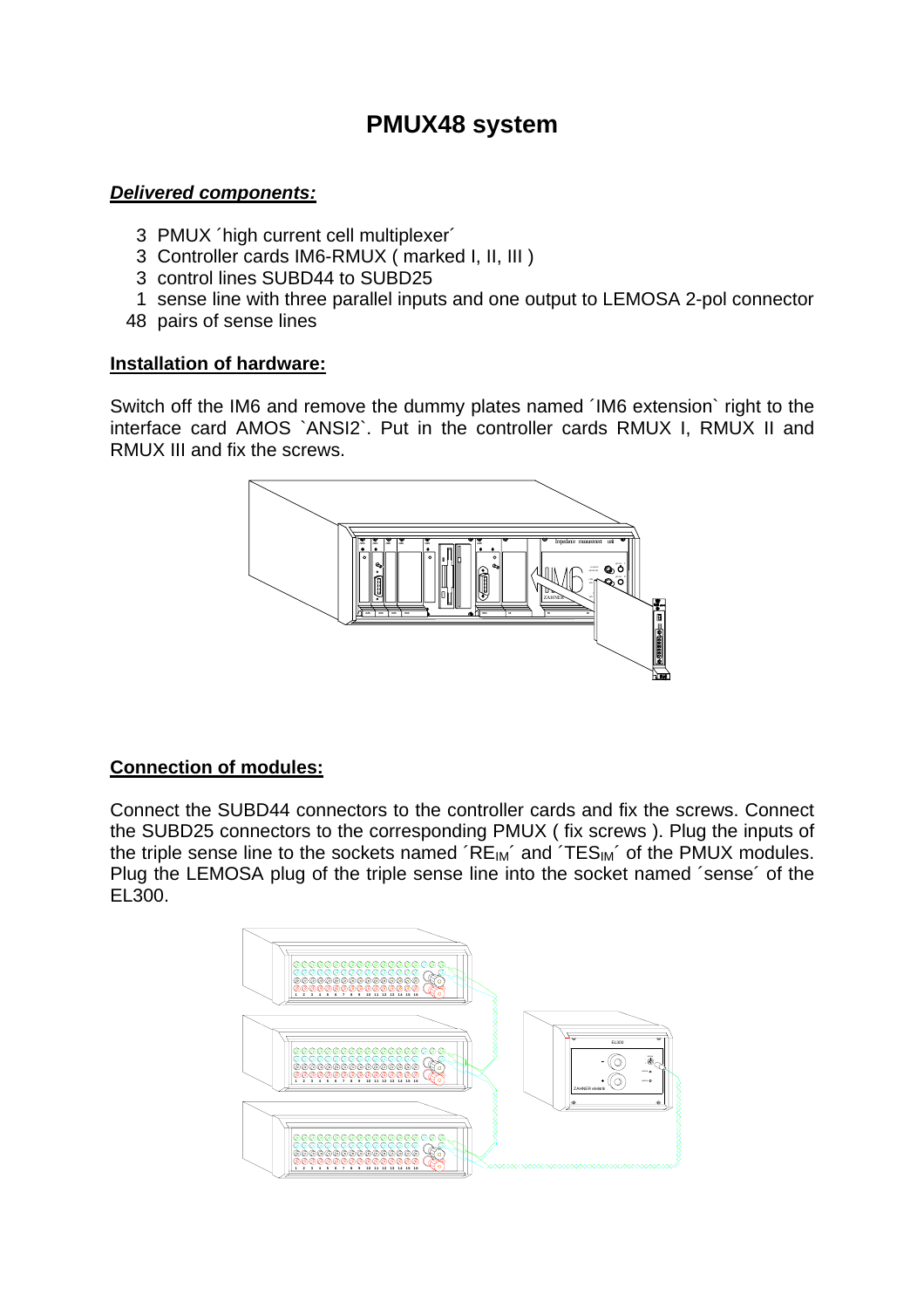# **Experimental set up:**

Connect the sensing outputs of the cells to the inputs RE1…RE16 and TES1…TES16 of the PMUX modules in serial groups of 16 cells.



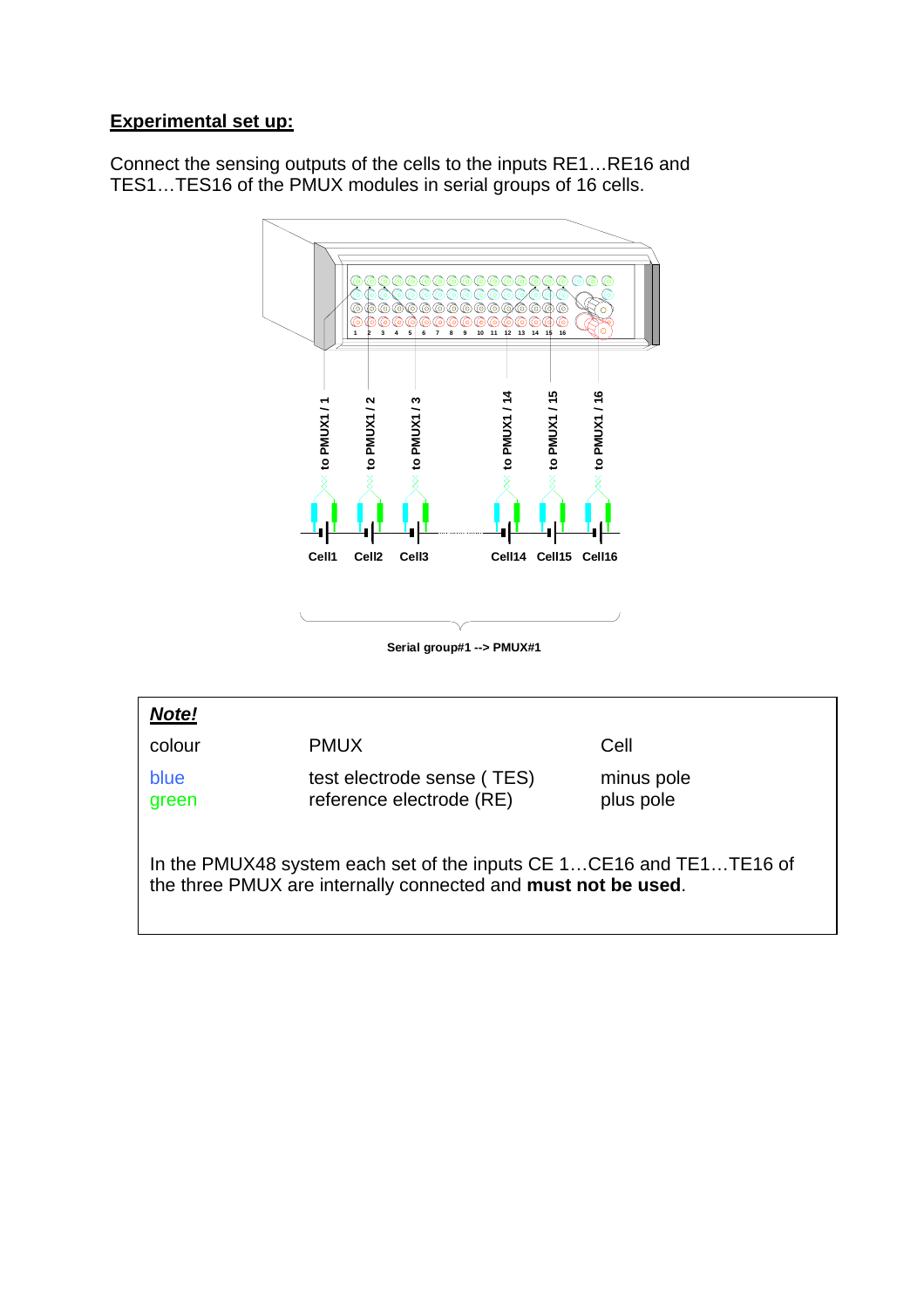If the stack consists of more than 16 cells use two serial groups



and if the stack exceeds 32 cells use three serial groups.

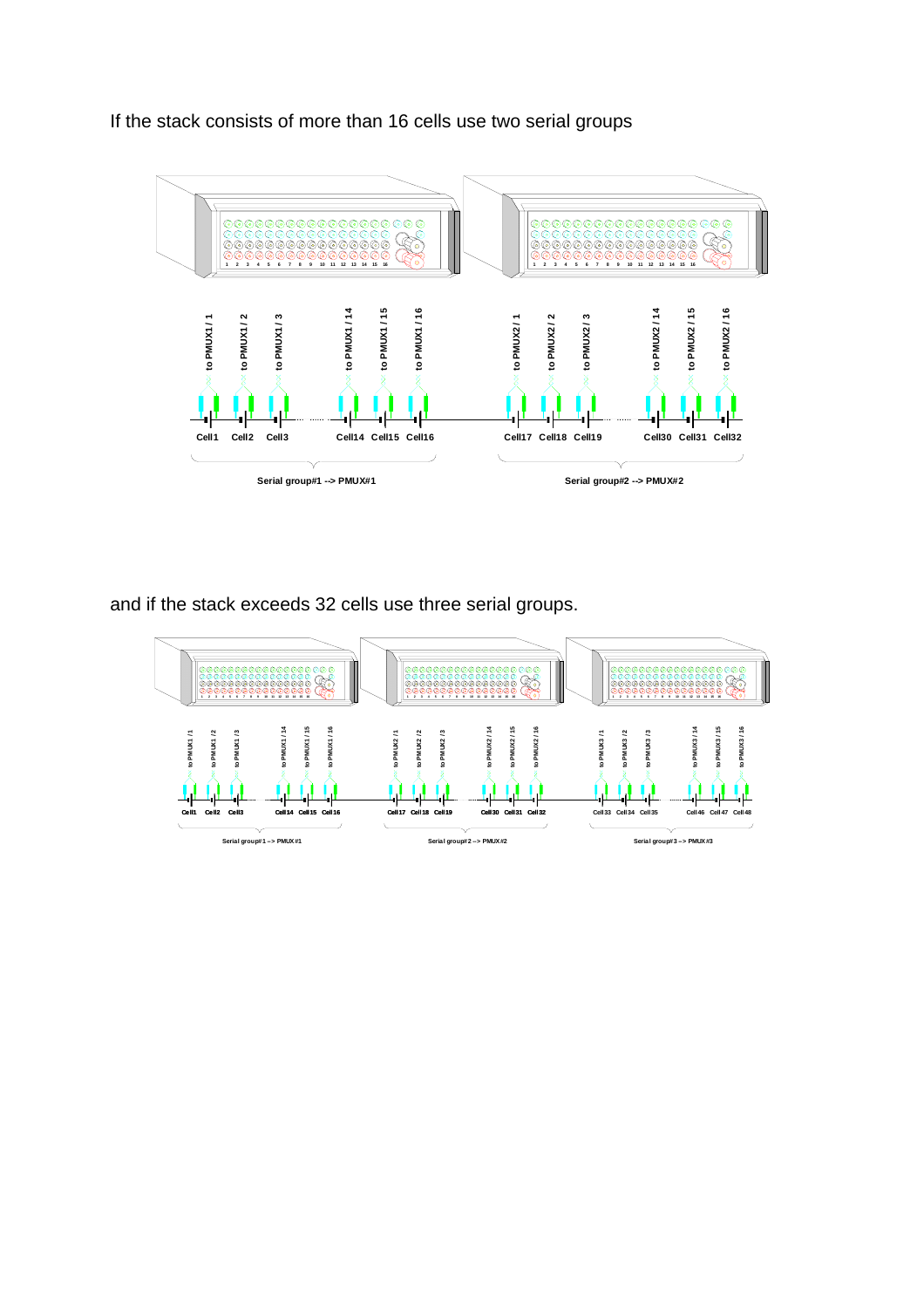

In the final set up connect the positive end of the stack to the plus pole of the EL300. An additional electronic EL will be connected in series with the EL300 ( plus pole EL  $\rightarrow$  minus pole EL300 ). Add a massive short cut switch over the outputs of the EL300. Finally, connect the minus pole of the additional load EL to the negative end of the stack. Short cutting the outputs of the EL300 will not damage the EL300 but will provide that the El300 will not become conducting if too high potentials are applied to its output.

The additional load EL finally must be operated in the potentiostatic mode of operation. This load must compensate the overall potential of the stack to a rest potential E<sub>el300</sub> at the inputs of the El300.

The maximum height of the potential  $E_{el300}$  will be determined by the flowing current I<sub>stack</sub> through the stack and the maximum power of 300W of the EL300.

$$
E_{el300} = \frac{300}{I_{stack}}V
$$

# *Note!*

The potential of the EL300

- must not exceed 12V in controlled mode and
- must never exceed 14V in uncontrolled mode of operation.

# *Hint!*

Set the potential of the EL300 to  $E_{Eel300}$ =3V, what is OK for most applications.